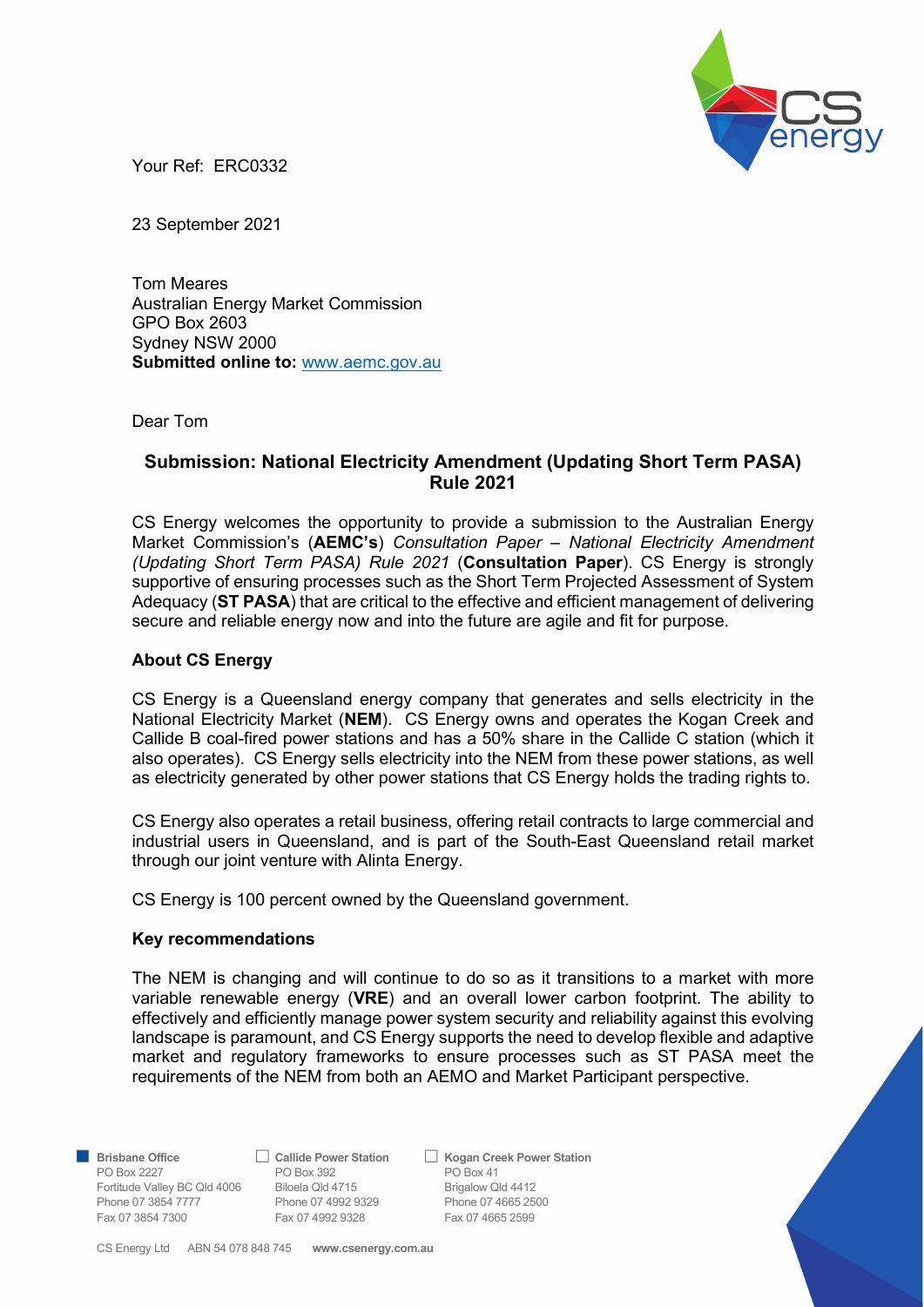CS Energy notes that the current prescriptive approach to the administration of ST PASA in the National Electricity Rules (Rules) has arguably served its purpose since the commencement of the NEM to the current time, and a review of the arrangements is valid. Prior to considering the details of AEMO's proposal, this review needs to consider:

- The definition of system adequacy; and
- The appropriate governance and consultation processes.
	- (a) Definition of system adequacy

CS Energy observes that while the term 'system adequacy' is utilised in the Rules in Chapter 3 (Market Rules), Chapter 4 (Power System Security) and the Glossary, it is not defined. The absence of a definition for the term dilutes the purpose and obligations that are required from the ST PASA process. This oversight has the potential to compromise AEMO executing its obligations as specified in the Rules<sup>1</sup> in administrating ST PASA if a principlesbased approach is adopted. This may also affect AEMO's ability to properly inform Registered Participants on power system security and reliability prospects that may require them to respond or manage their exposure in the market.

Furthermore, clause 3.7.1 (d) specifies an overarching goal where 'AEMO must use its reasonable endeavours to ensure that it publishes sufficient information to allow the market to operate effectively with a minimal amount of intervention by AEMO'. This goal cannot be achieved in the absence of either a prescription of the information to be published in ST PASA or a principles-based approach that is wedded to a clear definition of system adequacy. This is increasingly important as the power system transforms, with the market experiencing greater system security challenges, some of which have led to interventions by AEMO.

To date, system adequacy has primarily focussed on reliability encompassing energy adequacy. It is an imperative that system adequacy is defined in the context of ST PASA to ensure that power system security parameters including but not limited to inertia, reactive power and system strength are detailed to the market alongside capacity reserve (energy) and Frequency Control Ancillary Services (FCAS) referred to as contingency capacity reserves in the Rules.

CS Energy has structured its submission in the expectation that 'system adequacy' is defined and integrated into the future arrangements in the Rules in relation to ST PASA.

(b) Governance and consultation

CS Energy is receptive to a principles-based framework in the Rules conditional on an associated governance process for the development of the principles and subsequent development and changes to the AEMO ST PASA procedures.

AEMO currently consults on the Reliability Standard Implementation Guidelines (RSIG) procedure and the Reserve Level Declaration Guidelines (RLDG) procedure, both of which are utilised in ST PASA to forecast capacity reserve over a six-day period. However, AEMO procedure SO OP 3703 Short Term Reserve Management and the ST PASA Process Description procedures are not presently consulted on. This is an opportunity to consolidate the ST PASA procedures and incorporate them into an agreeable consultation framework.

<sup>1</sup> Clause 3.7.1 of the Rules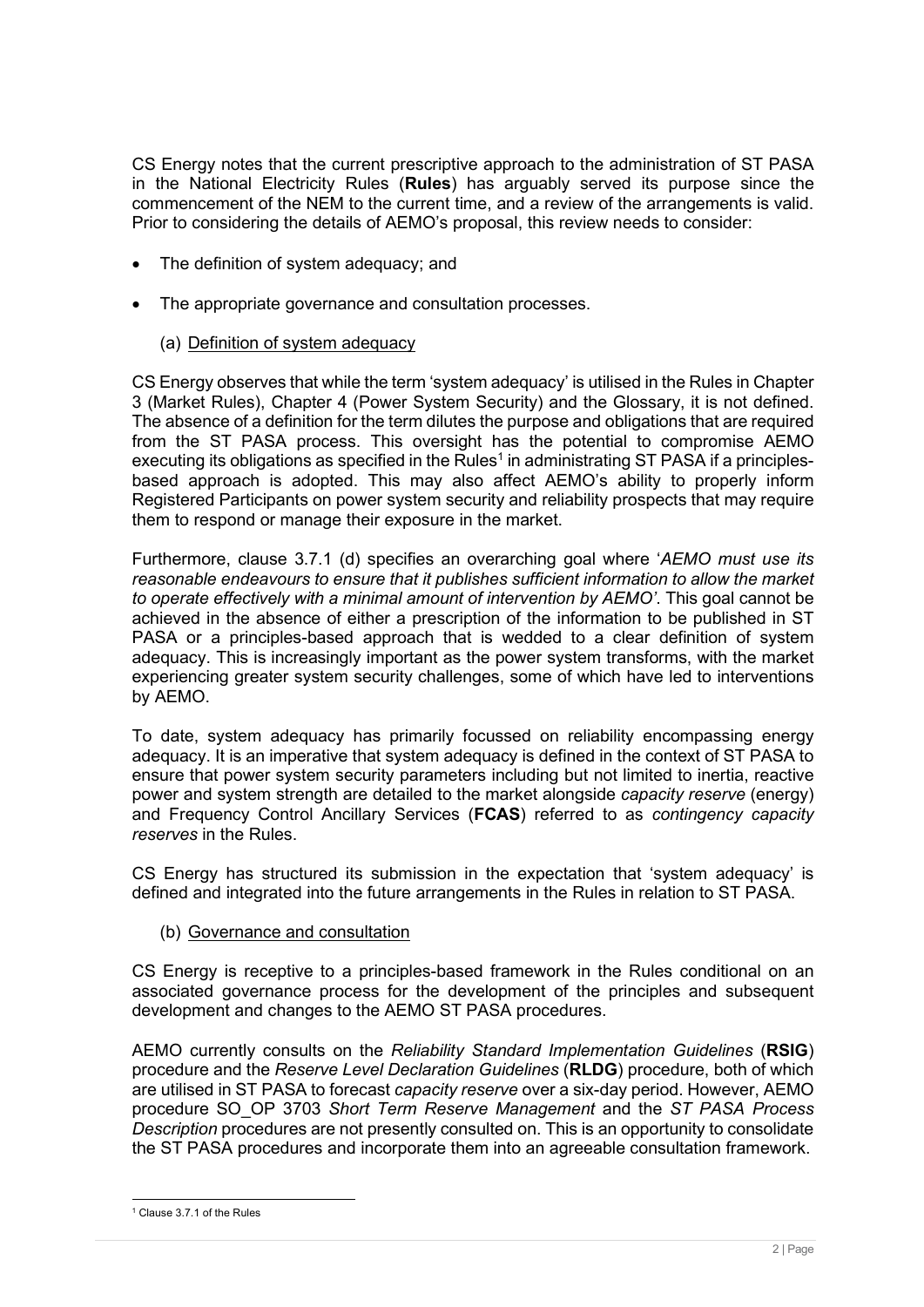The governance process must incorporate a two-stage consultation process rather than the one stage consultation proposed by AEMO given the importance of ST PASA for market participants. The framework should also specify the timeframe over which consultations are open to allow sufficient time to respond while balancing the need for agility and flexibility. If an appropriate governance framework is not forthcoming then CS Energy supports retaining the current prescriptive approach.

# Responses to the specific questions

CS Energy's responses to the specific questions in the Consultation Paper are set out in the Attachment.

If you would like to discuss this submission, please contact Henry Gorniak (Market and Power System Specialist) on 0418 380 432 or hgorniak@csenergy.com.au.

Yours sincerely

Alison Demaria Market Policy Manager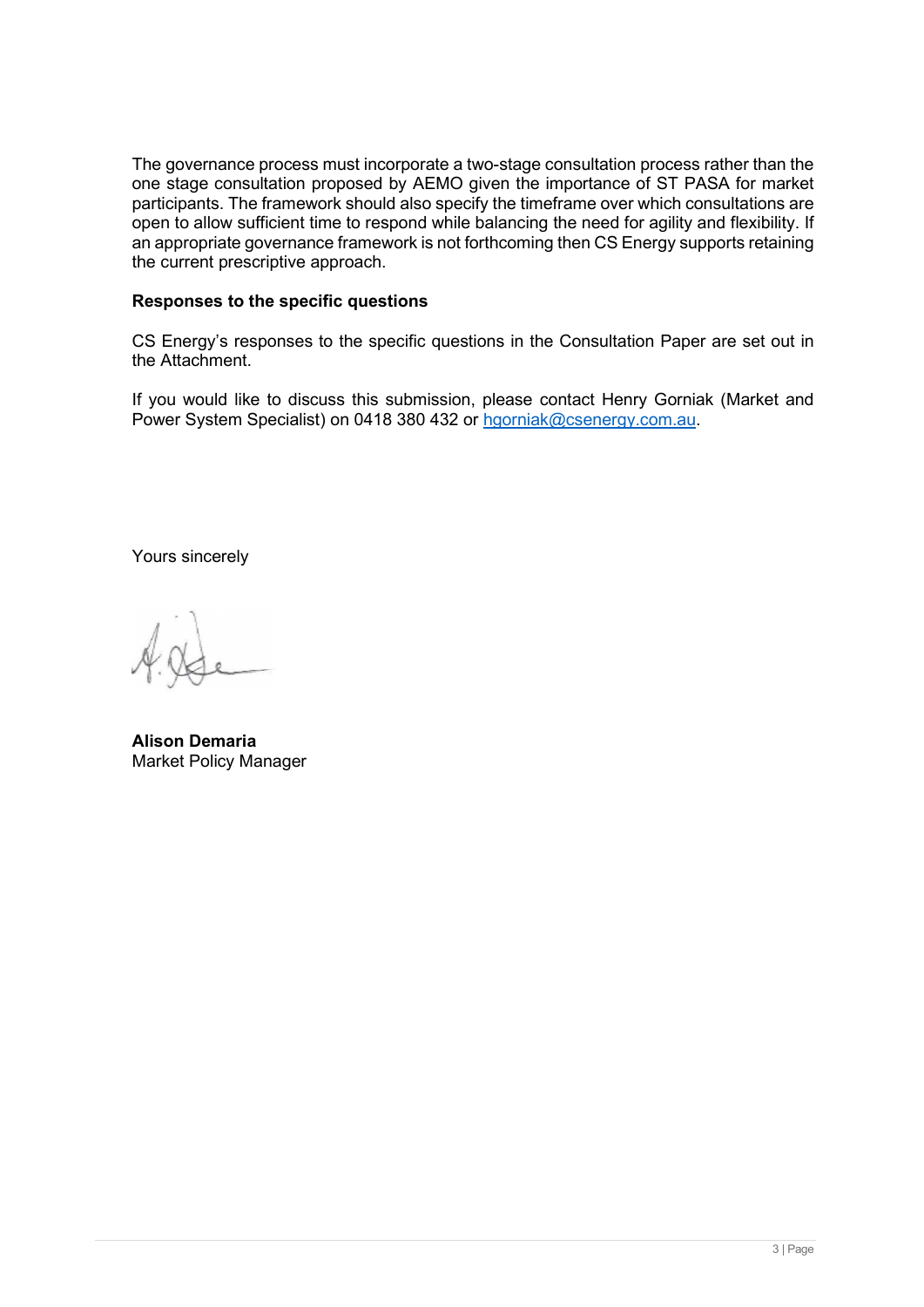# ATTACHMENT A

### Question1: Assessment Framework

CS Energy is generally supportive of the proposed assessment framework qualified by the need to define 'system adequacy' in the ST PASA process. This requirement is critical in determining whether the Rule change does promote reliability and system security at the lowest cost.

The proposed 'principles' approach in lieu of the existing prescriptive approach in the Rules is conditional on a governance and Rules consultation process for the suite of ST PASA procedures. The 'principles' approach is assessed as a more efficient facilitation process of the expected reform process and expected developments in the NEM.

Improved information may result in more efficient use of reliability and security interventions by AEMO, particularly in relation to Reliability and Emergency Reserve Trader (RERT) and directions. However, the overarching objective is to allow the market to operate effectively with a minimal amount of intervention by AEMO as stated in clause 3.7.1 (d).

Question 2: Current Arrangements in the rules in relation to ST PASA

In lieu of a governance and Rules consultation process for the ST PASA process, the only alternative is to have a prescriptive process for ST PASA. A key oversight in the Rules is the lack of a definition of 'system adequacy'.

The only identified ambiguity is the assumption that PASA availability is utilised in the ST PASA process when the input is Maximum Availability.

Question 3: The Rules would provide an Objective for ST PASA

CS Energy notes that while the Rules do not explicitly provide a stated Objective for ST PASA, it is evident when clauses 3.7.1 (b) and 3.7.1 (d) are read in conjunction with each other, this effectively forms the Objective for ST PASA. If necessary and in the interest of clarity, CS Energy would support the consolidation of these two clauses to clearly represent the Objective for ST PASA. AEMO's proposed objective appears to dilute the requirements in these two clauses.

CS Energy agrees on the removal of references to the reserve trading provisions.

Question 4: Require AEMO to develop and publish Procedures to describe Inputs, Outputs and a Methodology

Yes, the suite of ST PASA and associated procedures referred to in the Recommendations should be consolidated into a ST PASA directory.

# Question 5: Single Stage Consultation Process

CS Energy does not support this principle. AEMO must undertake a two (2) stage consultation process if the prescriptive approach is replaced with the principles-based approach. Registered Participants must have confidence in a process that protects their interests, and this is not delivered by a single stage consultation.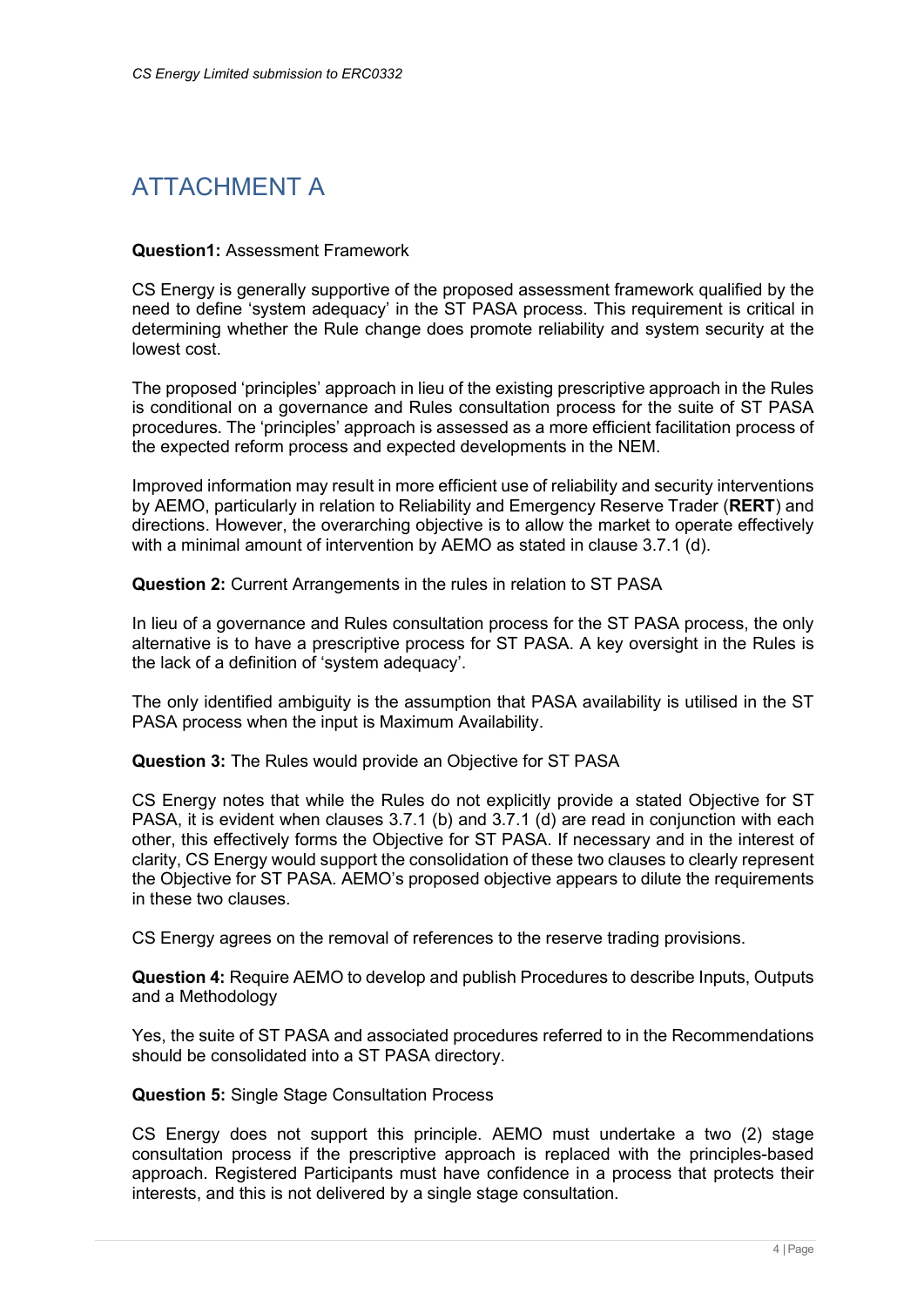Question 6: Require AEMO to publish ST PASA at least daily

CS Energy notes the requirement and current AEMO practice is the publication of ST PASA every two hours. In the interests of providing AEMO and Registered Participants with up to date information in the increasingly dynamic power system, it would be desirable to publish ST PASA every thirty minutes. Furthermore, it would minimise the duration that contract trading is suspended for a Registered Participant(s) pending the release of an update to ST PASA in the public domain. If AEMO is unable to provide thirty-minute updates of ST PASA, CS Energy seeks the retention of the current two-hour frequency of publishing ST PASA.

Question 7: Require AEMO to prepare various ST PASA inputs

CS Energy supports AEMO's proposal to specify ST PASA inputs at a high level in the Rules. This support assumes that AEMO would conduct a thorough consultation to determine these inputs to ensure that the current ST PASA rules and requirements are not diluted. Inputs however, must also reflect system security parameters.

Replacing the current PASA availability with a recall time that would be included in the ST PASA process would enhance the accuracy of the ST PASA process. The modified PASA availability would need to replace the current Maximum Availability input to ST PASA to give effect to the improved accuracy. Recall time must be defined such that it is not a sliding timescale.

Question 8: Replace references to Scheduled Generator and Market Participant with the Generic Term, Registered Participant

Agree.

Question 9: Require AEMO to publish ST PASA information to reflect the Objective, including some specific information.

Further requirements are likely to emerge when 'system adequacy' is defined, however, CS Energy provides the following comments:

- AEMO need to demonstrate how they have incorporated the requirements of the RSIG and LRDG procedures into the ST PASA process;
- The low reserve condition (LRC) applies to MT PASA and not ST PASA:
- Maintain the current suite of Probability of Exceedance (POE) demands,10, 50 and 90 POE and not introduce % confidence factors for demand;
- CS Energy is concerned with the potential of layering of requirements and cumulative accommodation of error, such as the Forecast Uncertainty Measure (FUM) coupled with other measures proposed by AEMO will distort the ST PASA outputs; and
- It is important to ensure that ST PASA does not conflate system reliability and network reliability. Network reliability can be managed in the outage assessment process that can include an assessment on the suitability of utilising RERT to manage an identified system security issue.